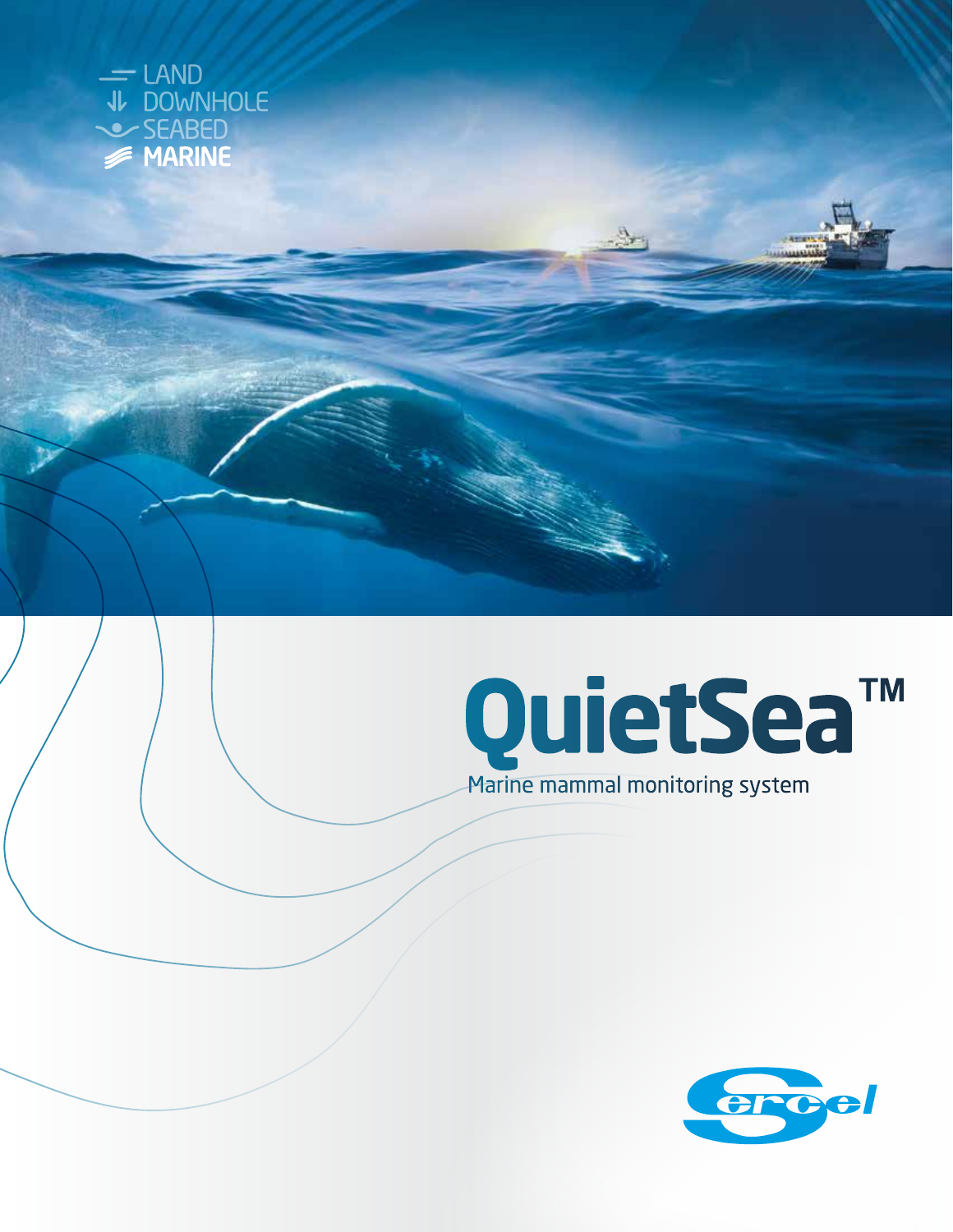# **Features** & **Benefits**



QuietSea™ is the new passive acoustic monitoring (PAM) system from Sercel designed to detect the presence of marine mammals during seismic operations.

Unlike other separate antenna PAM systems, QuietSea is seamlessly integrated within the Sercel Sentinel seismic streamer (Sentinel, Sentinel RD and Sentinel MS).





Dedicated antenna for source vessel Seismic streamer

#### **COMPATIBILITY : AUTOMATED LOCALIZATION : WIDE FREQUENCY RANGE**



Whistles, moans and clicks



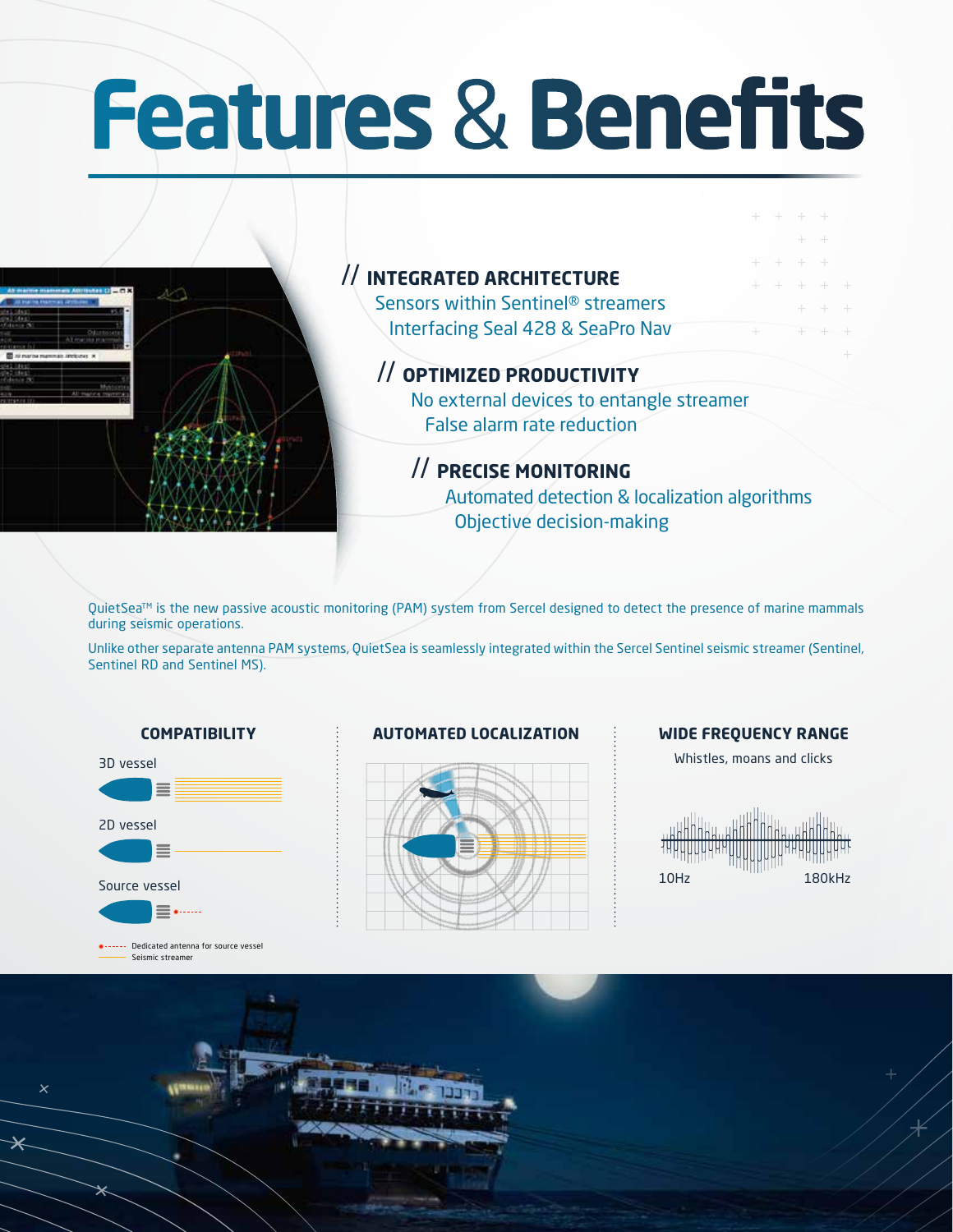### Onboard equipments

### Localization and Low frequency detection

- QuietSea software
- Interface to Seal 428 and SeaPro Nav
- Acquisition & data processing
- (Streamer and Auxiliary modules) • Data logging & localization display
- 

## Streamer module

### High frequency detection

- Interfaced with positioning transducer
- A/D conversion
- Vocalization detection (200Hz to 96kHz) and timestamping
- Sensor test
- 50 or 70mm diameter
- Up to 4 modules per streamer



### Auxiliary module

### High frequency detection

- To be mounted on the vessel hull, head buoy or impulsive source array
- A/D conversion
- Vocalization detection (200Hz to 180kHz) and timestamping
- Sensor test
- Up to 8 modules per system



## Sentinel

### Low frequency detection

- Both seismic data recording and mammal monitoring
- Vocalization detection (down to 10Hz)
- Up to 512 processed channels per spread
- Sensor test